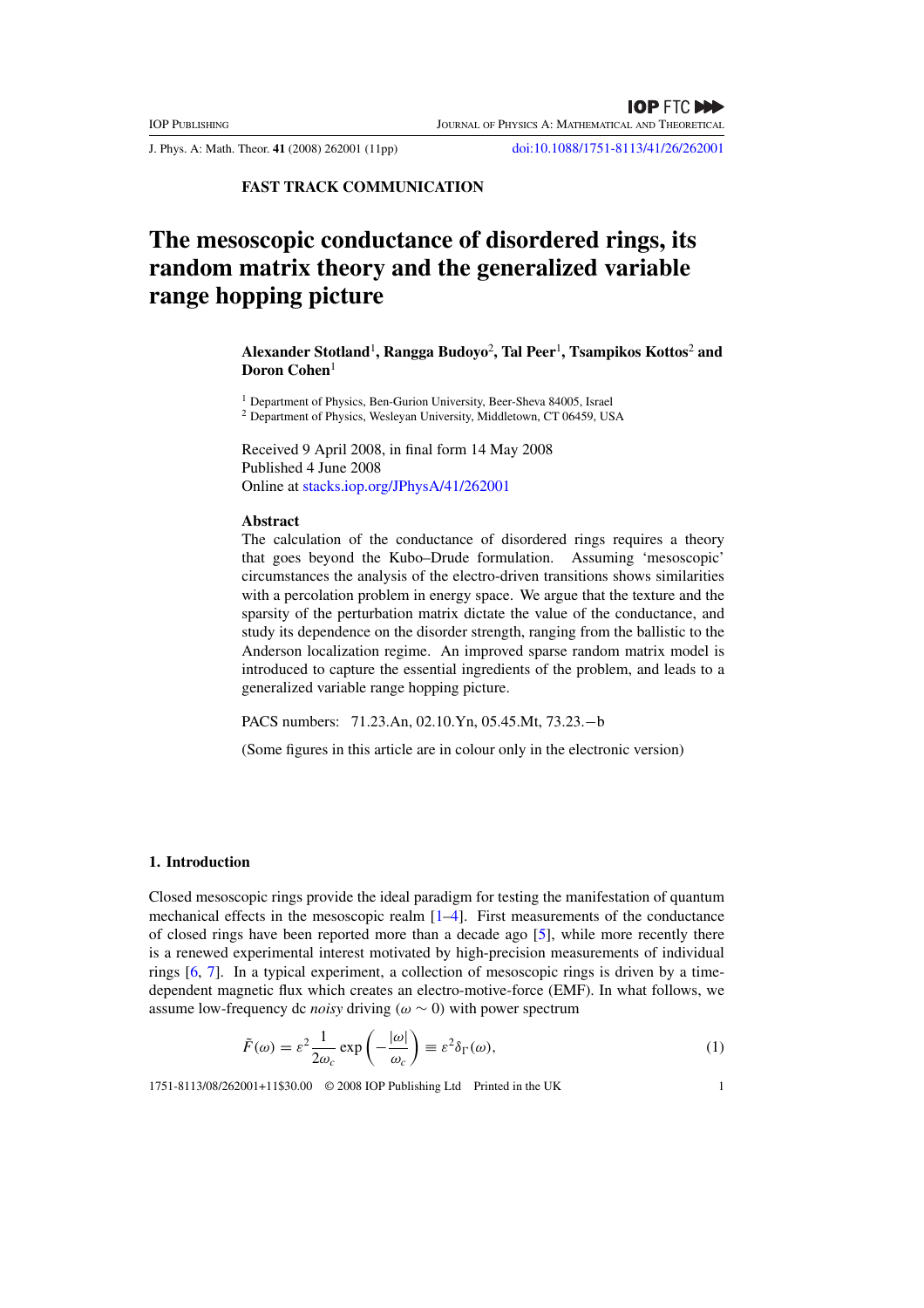where  $\varepsilon$  is the rms value of the voltage and the cutoff frequency  $\omega_c$  is small compared with any relevant semiclassical energy scale, but larger compared with the mean level spacing  $\Delta$ .<sup>3</sup> Optionally, if we had assumed an interaction with a thermal bath, the role of  $\omega_c$  would have been played by the level broadening or by the temperature [8]. In such a setup one expects the rate of energy absorption to be given by Joule's law  $Ge^2$ , where the coefficient *G* is defined as the 'conductance'.

As in the linear response theory (LRT) analysis, we assume that the coherence time is much longer compared with the ballistic time, but smaller compared with the Heisenberg time  $(1/\Delta)$ . But our interest is in what we call *mesoscopic circumstances*. Namely, *we assume that the environmental-induced relaxation is a slow process, when compared with the EMF-driven transitions* (this is opposite to the LRT limit  $\varepsilon \to 0$ ). Accordingly, we have to work within the framework of *semi-linear response theory* (SLRT)  $[9-11]$ <sup>5</sup> this theory (see section 5) goes beyond the conventional framework of the Kubo formalism.

For diffusive rings the Kubo formalism leads to the Drude formula for *G*. A major challenge in past studies was to calculate the weak localization corrections [3] to the Drude result, taking into account the level statistics and the type of occupation [4]. These corrections are of order  $\Delta/\omega_c$  and accordingly do not challenge the leading-order Kubo–Drude result. It is just natural to ask what happens to the Drude result if the disorder becomes weak (ballistic case) or strong (Anderson localization case). In the latter case, there are two conflicting results for the noise  $\omega_c$  dependence of G, both following Mott's work [12]. The question is whether to regard the noise as 'low-frequency driving' or as 'temperature'. On the one hand, on the basis of the Kubo formula, one expects a crossover from  $G \sim \exp(-L/\ell_{\infty})$  (where  $\ell_{\infty}$  is the localization length), to the noise-dependent result  $G \sim \omega_c^2 \log(\omega_c)|^{d+1}$ , where  $d = 1$  for quasi-one-dimensional (1D) ring. On the other hand, on the basis of the variable range hoping (VRH) picture, one expects  $G \sim \exp(-(\omega_0/\omega_c)^{1/(d+1)})$ , where  $\omega_0$  is a constant. Eventually [8] it has been realized that both the ballistic, the diffusive and the strong localization regimes should be handled on equal footing using SLRT. The Kubo theory applies in the LRT limit  $\varepsilon \to 0$ , while in mesoscopic circumstances SLRT leads to a resistor network [13] 'hopping' picture in energy space that generalizes the real space hopping picture of [14, 15].

#### **2. Outline**

In this communication we analyze, within the framework of SLRT, the dependence of the mesoscopic conductance of a quasi-1D ring on the strength of the disorder. We explain that for both weak and strong disorder the non-ergodicity of the quantum eigenstates implies having *texture* and *sparsity* in the perturbation matrix. Such features imply that the rate of energy absorption is suppressed enormously because the system cannot execute *connected sequences of transitions*. The implied deviations from the Kubo–Drude result are demonstrated numerically in figure 1.

We introduce a novel random matrix theory (RMT) model, with either *log-box* or *lognormal* distributed elements, that captures the essential features of the perturbation matrix. A generalized resistor network analysis for the EMF-driven transitions in energy space leads to

<sup>&</sup>lt;sup>3</sup> Hence there is no issue of quantum recurrences which would arise for a strictly linear or periodic driving. From here on we use units such that  $\hbar = 1$ .

<sup>&</sup>lt;sup>4</sup> The terminology of this paper, and in particular our notion of 'conductance' are the same as in the theoretical review [4] and in the experimental work [5].

<sup>&</sup>lt;sup>5</sup> The term 'semi-linear response' to describe the outcome of the theory of [9] has been coined in a subsequent work [11], where it has been applied to the analysis of the absorption of low-frequency radiation by metallic grains.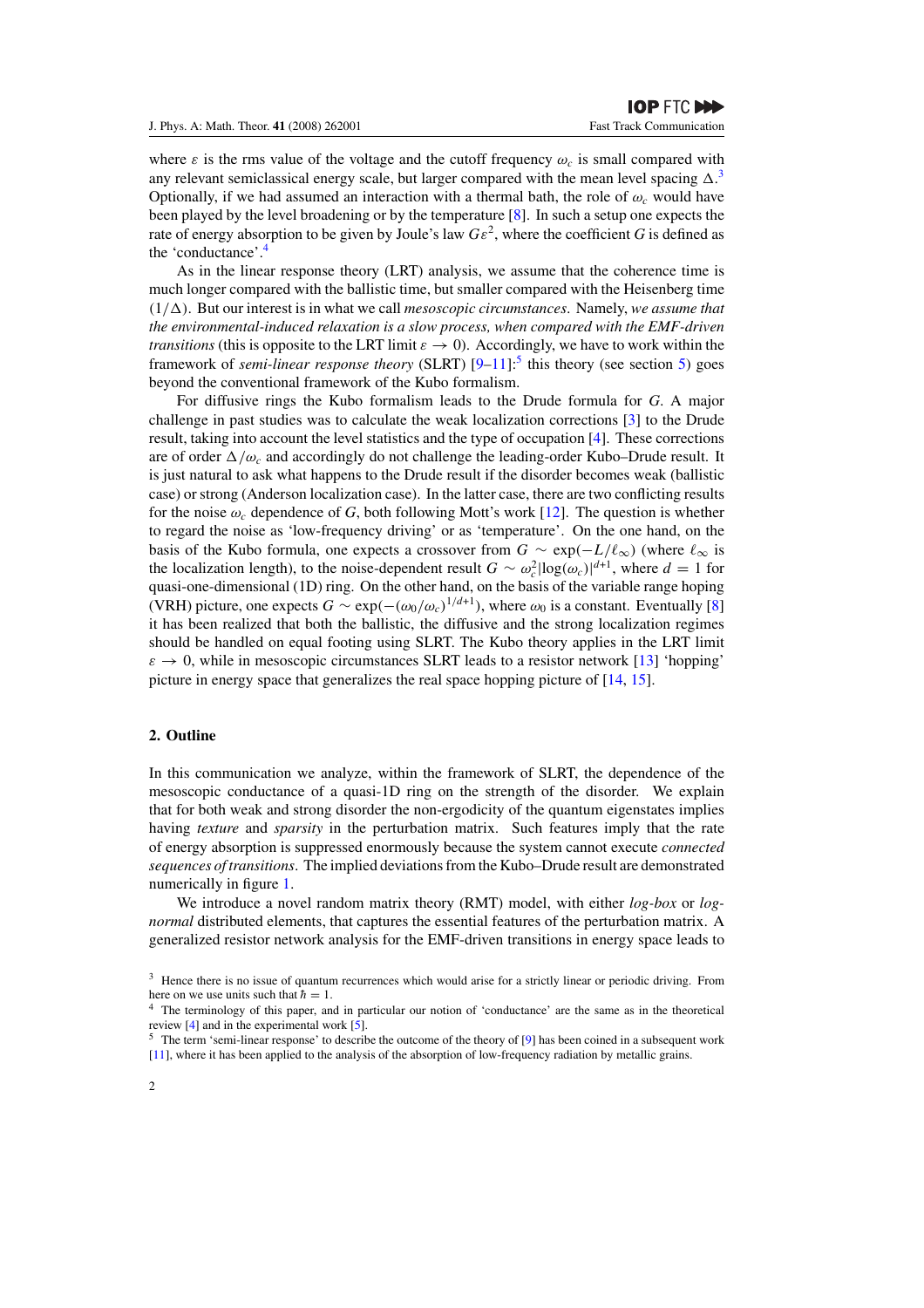

**Figure 1.** Plot of the scaled conductance  $\tilde{G}$  versus *W* using either the LRT (Kubo) or the SLRT (mesoscopic) recipe, and compared with the Drude-formula-based estimate. The calculation has been carried out for a tight binding Anderson model of size  $500 \times 10$ , transverse hopping amplitude  $c = 0.9$  and low driving frequency  $\omega_c/\Delta = 7$ . The SLRT result departs from the LRT result for both weak disorder (ballistic regime) and strong disorder (strong localization regime).

a generalized VRH picture in the strong disorder limit, while handling on equal footing the opposing limit of very weak disorder.

In the first part of this communication (sections  $1-5$ ) we provide the essential details on the model and on the LRT*/*SLRT calculation, leading to the numerical results in section 6. The second part of this communication leads to the RMT modeling and to the implied generalized VRH picture.

## **3. Modeling**

We consider the disorder quasi-1D ring geometry. The amount of disorder is traditionally characterized by the mean free path  $\ell$ . The semiclassical theory of the conductance leads to the Drude formula<sup>6</sup>

$$
G_{\text{Drude}} = \frac{e^2}{2\pi\hbar} \mathcal{M}\frac{\ell}{L},\tag{2}
$$

where *L* is the length of the ring and  $M$  is the number of open modes (proportional to its cross section). For the numerical calculations we have used the Anderson tight binding model, where the lattice is of size  $L \times M$  with  $M \ll L$ . The longitudinal hopping amplitude per unit time is  $c_{\parallel} = 1$ , while in the transverse direction it is numerically convenient to have  $c_{\perp} < 1$ , so as to have in the middle of the band a finite energy window with  $\mathcal{M} = M$  open modes.

The random on-site potential in the Anderson tight binding model is given by a box distribution of width *W*. The density of states at the Fermi energy, and the mean free path in

<sup>&</sup>lt;sup>6</sup> Optionally if the ring is characterized by its transmission *g*, then  $\ell/L$  is replaced by  $g/(1-g)$ . See [9, 10] for details. As could be expected the result is in agreement with the Landauer theory  $[16]$  provided  $g \ll 1$ . Indeed, the Landauer formula can be obtained from the Kubo formula, using a semiclassical evaluation of the velocity–velocity correlation function, whenever the contribution of trajectories with a non-zero winding number can be neglected.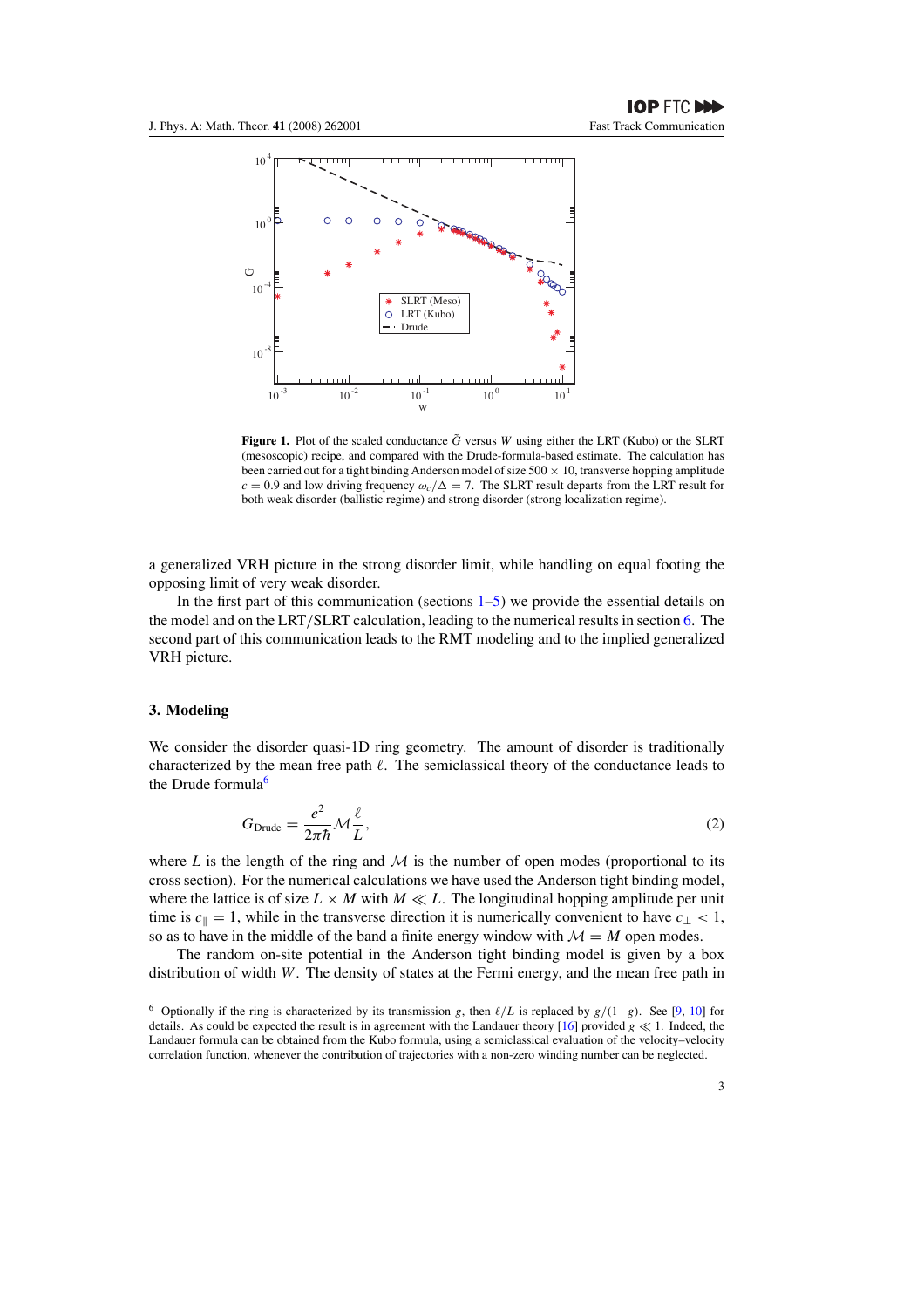the Born approximation, are written as

$$
\varrho_{\rm F} \equiv \mathcal{M} \frac{L}{\pi \hbar v_{\rm F}} \equiv \frac{1}{\Delta}; \qquad \ell \sim \left(\frac{v_{\rm F}}{W}\right)^2. \tag{3}
$$

The implied definition of  $v_F$  leads to its identification as the Fermi velocity in the absence of disorder (disregarding a prefactor of order unity). The Anderson localization length for  $L = \infty$  sample would be  $\ell_{\infty} = M\ell$ . Accordingly, for a finite sample, depending on the strength of the disorder, one distinguishes between the ballistic regime  $(L \ll l)$ , the diffusive regime  $(l \ll L \ll l_{\infty})$  and the Anderson strong localization regime  $(L \gg l_{\infty})$ .

#### **4. The LRT calculation**

The fluctuation–dissipation version of the Kubo formula expresses the conductance as an integral over the velocity–velocity correlation function:

$$
G_{\text{LRT}} = \varrho_{\text{F}} \left(\frac{e}{L}\right)^2 \times \frac{1}{2} \int_{-\infty}^{\infty} \langle v(t)v(0) \rangle \, \mathrm{d}t,\tag{4}
$$

where  $\nu$  is the velocity in the longitudinal direction. The Drude formula in equation (2) is based on the simplest classical approximation:

$$
\langle v(t)v(0)\rangle \approx v_{\rm F}^2 \exp\left[-2\left(\frac{v_{\rm F}}{\ell}\right)|t|\right].\tag{5}
$$

Our objective is to find the conductance of the closed ring in circumstances such that the motion inside the ring is coherent (quantum interferences are not ignored). The calculation involves the quantum version of  $\langle v(t)v(0) \rangle$  which can be obtained as the Fourier transform of the spectral function

$$
\tilde{C}(\omega) = \frac{1}{N} \sum_{nm} |v_{nm}|^2 2\pi \delta_{\Gamma}(\omega - (E_m - E_n)),\tag{6}
$$

where  $N$  is the size of the energy window of interest. This spectral function can be reinterpreted as describing the band profile of the perturbation matrix  $\{v_{nm}\}$ . In particular, the calculation of  $\tilde{C}(0) \equiv 2\pi \varrho_F \langle \langle |v_{nm}|^2 \rangle \rangle_{\text{LRT}}$  involves a simple *algebraic* average over the neardiagonal matrix elements at the energy range of interest. Using this notation, the formula for the Kubo conductance takes the form

$$
G_{\text{LRT}} = \pi \left(\frac{e}{L}\right)^2 \varrho_{\text{F}}^2 \langle \langle |v_{nm}|^2 \rangle \rangle_{\text{LRT}}.
$$
\n(7)

The  $\mathcal{O}(\Delta/\omega_c)$  weak localization corrections to the Drude formula in equation (2) are determined by the interplay of the broadened delta function in equation (6) with the level statistics. See [4]. Equivalently, we may say that the *algebraic* average  $\langle \langle \cdots \rangle \rangle_{\text{LRT}}$  has some weak sensitivity to the off-diagonal range of the averaging.

# **5. The SLRT calculation**

As in the standard derivation of the Kubo formula, also within the framework of SLRT, the leading mechanism for absorption is assumed to be Fermi-golden-rule (FGR) transitions. These are proportional to the squared matrix elements  $|v_{nm}|^2$  of the velocity operator. Still, the theory of [9] does not lead to the Kubo formula. This is because the rate of absorption depends crucially on the possibility to make *connected* sequences of transitions. It is implied that both the texture and the sparsity of the  $|v_{nm}|^2$  matrix play a major role in the calculation of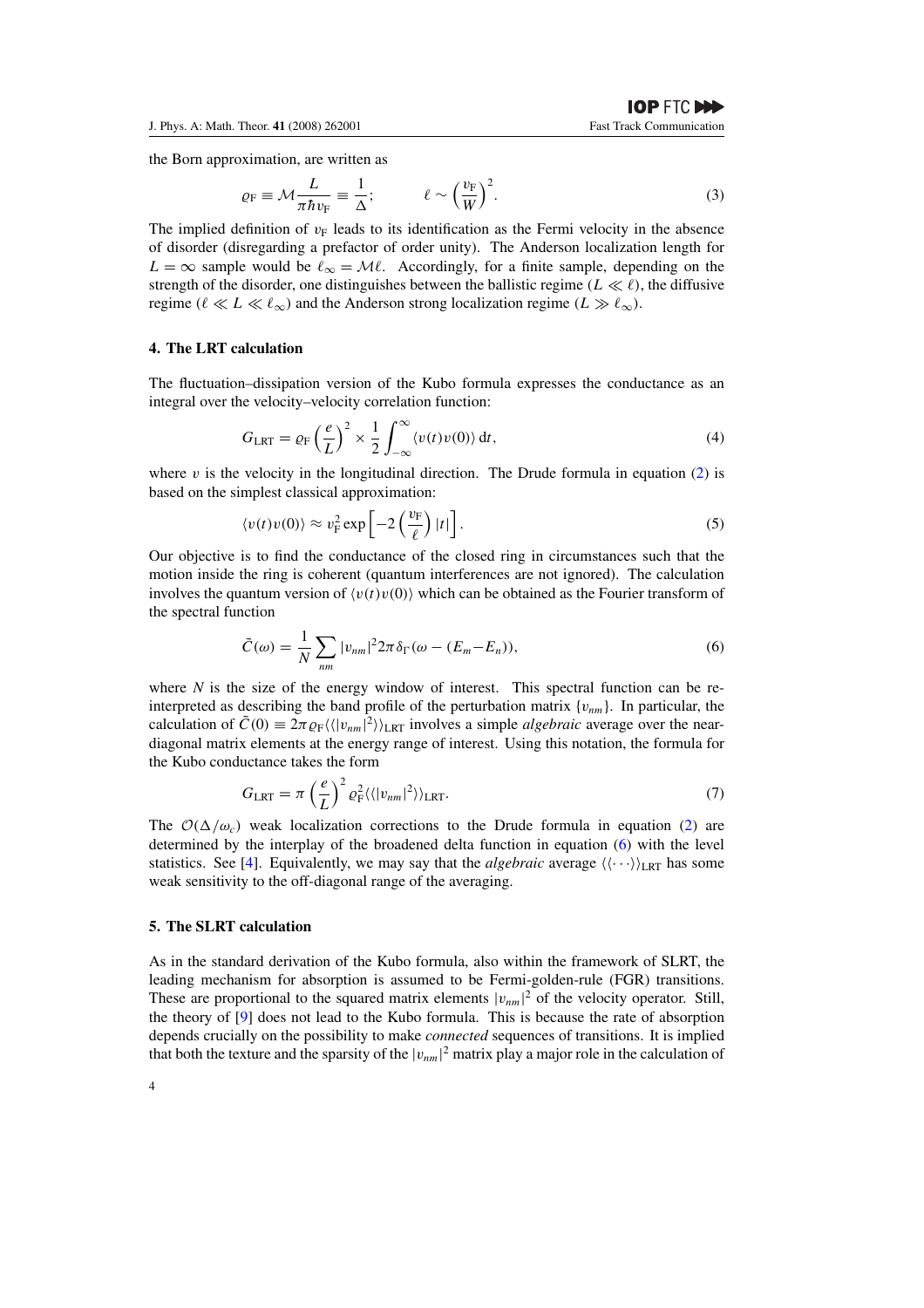*G*. SLRT leads to a formula for *G* that can be cast into the form of equation (7), provided the definition of  $\langle \langle \ldots \rangle \rangle$  is modified. Following [11, 10] we regard the energy levels as the nodes of a resistor network. We define

$$
g_{nm} = 2\varrho_{\rm F}^{-3} \frac{|v_{nm}|^2}{(E_n - E_m)^2} \delta_{\Gamma}(E_m - E_n). \tag{8}
$$

Then it is argued that  $\langle \langle v_{nm} |^2 \rangle \rangle_{SLRT}$  is the inverse resistivity of the network. It is a simple exercise to verify that if all the matrix elements are the same, say  $|v_{nm}|^2 = \sigma^2$ , then  $\langle\langle |v_{nm}|^2 \rangle\rangle_{SLRT} = \sigma^2$  too. But if the matrix has texture or sparsity then  $\langle\langle |v_{nm}|^2 \rangle\rangle_{SLRT} \ll$  $\langle \langle |v_{nm}|^2 \rangle \rangle_{\text{LRT}}$ .

#### **6. Numerical results**

It is natural to define the scaled conductance of the ring as follows:

$$
\tilde{G} = \frac{G}{(e^2/2\pi\hbar)\mathcal{M}} = 2\mathcal{M} \times \frac{1}{v_{\rm F}^2} \langle \langle |v_{nm}|^2 \rangle \rangle.
$$
\n(9)

This would be the average transmission per channel, if we had considered the open (Landauer) geometry. But for a closed (ring) geometry,  $\tilde{G}$  is determined by the appropriate 'averaging' procedure  $\langle \langle \ldots \rangle \rangle_{\text{LRT/SLRT}}$ . In the SLRT case, the 'averaging' is in fact a resistor network calculation. If all the near-diagonal elements are comparable in size, then SLRT will give essentially the same result as LRT. More generally,  $\langle \langle |v_{nm}|^2 \rangle \rangle_{SLRT}$  is typically bounded from above by the *algebraic* average, and bounded from below by the *harmonic* average. The latter is defined as  $\langle \langle X \rangle \rangle$ <sub>h</sub> =  $[\langle 1/X \rangle]^{-1}$ , and reflects the 'addition of resistors in series'. If the distribution is not too stretched then the *median*, or the *geometric* average or the *mixed* average of [9] might provide a good approximation. But, in general, a proper resistor network calculation is required. The resistor network calculation is sensitive to the texture and the sparsity of the perturbation matrix. By *texture* we mean that the gray-level image of the *vnm* matrix appears to be scarred by structures, rather than being homogeneous. Looking on the images of the  $v_{nm}$  matrices for various values of *W*, one realizes that both texture and sparsity emerge in the ballistic case, while in the strong localization case one observes only sparsity. We further expand on the quantitative characterization below.

In figure 1 we plot the Drude conductance  $\tilde{G}_{Drude}$  of equation (2), and the Kubo conductance  $\tilde{G}_{\text{LRT}}$ , together with the mesoscopic conductance  $\tilde{G}_{\text{SLRT}}$  versus *W*. We see that outside of the diffusive regime, for both weak and strong disorder, the SLRT result is extremely small compared with the LRT expectation. This generic behavior is related to the sparsity and the texture of the perturbation matrix, which is implied by the statistical properties of the eigenstates. The statistical analysis is carried out in figure 2, while the RMT perspective is tested in figure 3. The content of figures  $2$  and  $3$  is further discussed in the following sections.

In order to determine numerically whether the *texture* is of any importance we simply permute randomly the elements of the  $v_{nm}$  matrix along the diagonals, and re-calculate  $\tilde{G}$  (see the 'untextured' data points in figure 3). Obviously, by definition,  $\tilde{G}_{LRT}$  is not affected by this numerical maneuver. But it turns out that  $\tilde{G}_{SLRT}$  is somewhat affected by this procedure in the ballistic regime, but still the qualitative results come out the same. Accordingly, we deduce that the main issue is the *sparsity*, and concentrate below on the RMT modeling of this feature.

In the remainder of this paper, we pave an analytical approach to the calculation of the conductance, which will allow us to shed some light on these numerical findings. First, we discuss the familiar diffusive regime where both LRT and SLRT should be in agreement with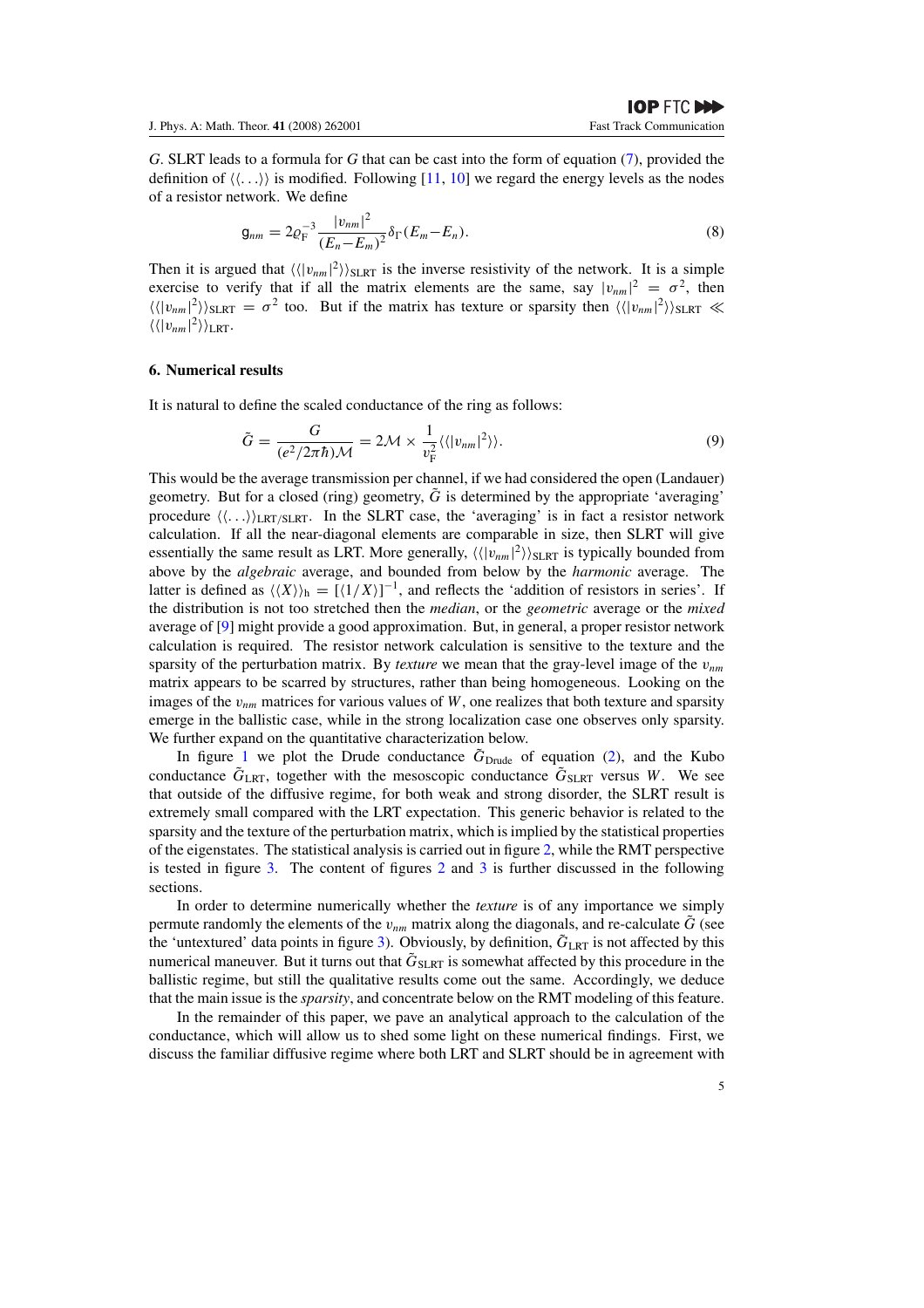**IOP FTC DOD** 



Figure 2. The ergodicity of the eigenstates is characterized by the participation ratio  $PR \equiv [\sum \rho^2]^{-1}$ , which is calculated (left panel) in various representations: in position space  $\rho_{r_x,r_y} = |\langle r_x, r_y | \Psi \rangle|^2$ , in position-mode space  $\rho_{r_x,k_y} = |\langle r_x, k_y | \Psi \rangle|^2$ , and in mode space  $\rho_{k_y} = \sum_{r_x} |\langle r_x, k_y | \Psi \rangle|^2$ , where  $k_y = [\pi/(\mathcal{M} + 1)] \times$  integer. The cumulative distribution  $F(X)$  of the in-band matrix elements (right panel) exhibits a log-box distribution in the strong localization regime. Points in the interval  $X > \langle \langle X \rangle \rangle_{SLRT}$ , corresponding to non-negligible values, are connected by a thicker line. The extracted sparsity measure (left panel) is  $p \equiv F(\langle X \rangle)$ .



**Figure 3.** The ratio  $G_{SLRT}/G_{LRT}$  versus the inverse of  $\tilde{G}_{Drude} = \ell/L$  based on the numerics of figure 1, and compared with artificial RMT modeling using 'sparse' matrices formed of log-normal or log-box distributed elements. We also compare the actual results with 'untextured' results as explained in the text. For weak disorder the agreement is only qualitative indicating that the texture becomes important.

the Drude approximation (the latter should become a good approximation for a big sample). Then we discuss the departure of SLRT from LRT outside of the diffusive regime, which reflects the sparsity of the  $v_{nm}$  matrix due to the non-ergodicity of the eigenfunctions.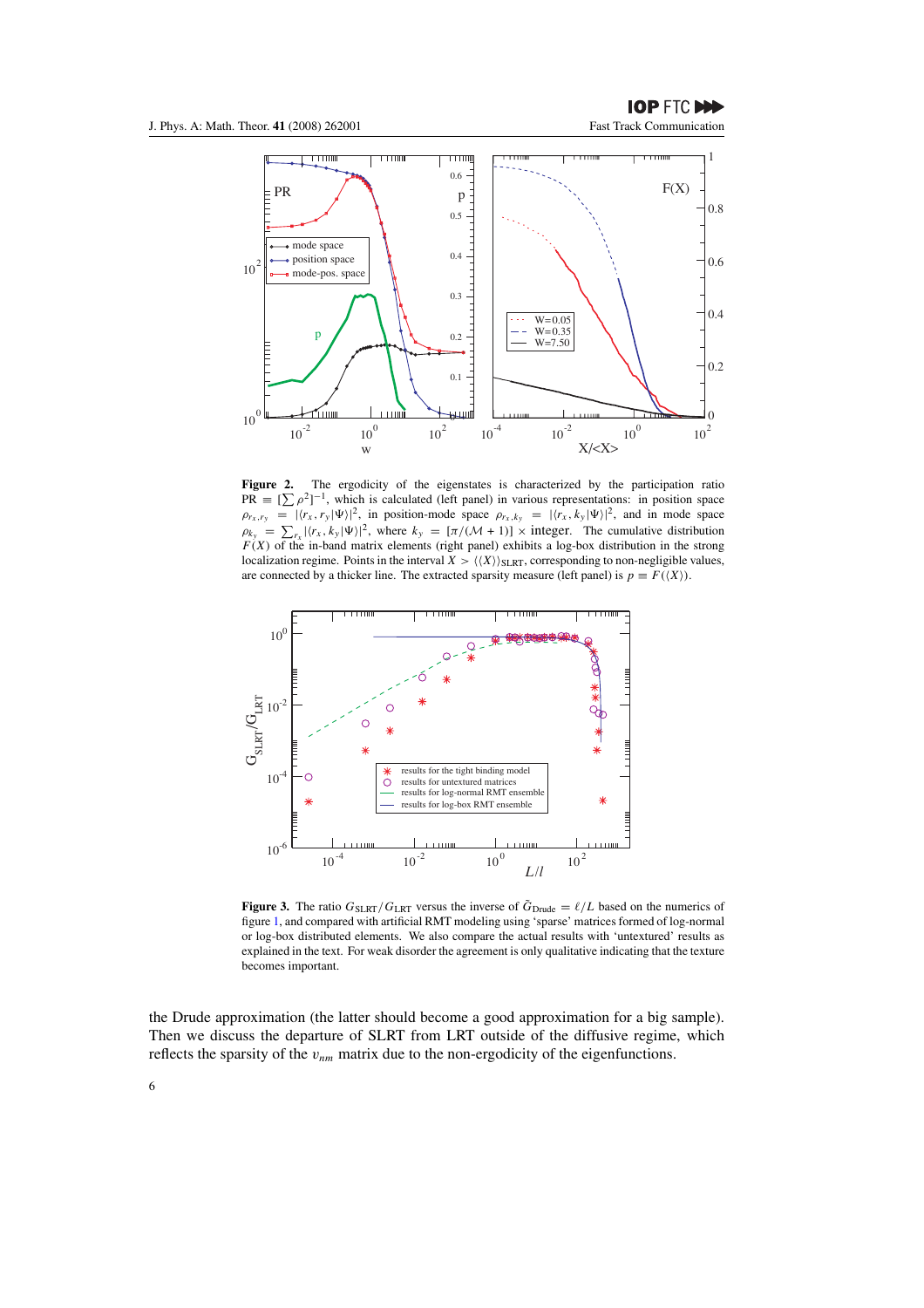#### **7. The random wave conjecture**

In the diffusive regime, Mott has argued that the eigenstates of the Hamiltonian matrix are ergodic in position space, and look like random waves. Using this assumption one can reconstruct the Drude result. Following Mott<sup>7</sup> we assume that  $\ell$  is the correlation scale of any typical eigenfunction  $\Psi(x, y)$ . The basic assumption of Mott is that the eigenstates are locally similar to free waves. The total volume  $L^d$  is divided into domains of size  $\ell^d$ . Hence we have  $(L/\ell)^d$  such domains. Given a domain, the condition to have non-vanishing overlap upon integration is  $|\vec{q}_n - \vec{q}_m|\ell < 2\pi$ , where  $\vec{q}$  is the local wave number within this domain. The probability that  $\vec{q}_n$  would coincide with  $\vec{q}_m$  is  $1/(k_E \ell)^{d-1}$ . The contributions of the non-zero overlaps add with random signs hence

$$
|v_{nm}| = \left[\frac{1}{(k_E \ell)^{d-1}} \times \left(\frac{L}{\ell}\right)^d\right]^{1/2} \times (\overline{\Psi^2} \ell^d) v_{\rm F},\tag{10}
$$

where the assuming ergodicity  $\overline{\Psi^2} \approx 1/L^d$ . From here we get  $\tilde{G} \sim \ell/L$ , leading to the Drude result. We discuss the limited validity of this result in the following section.

#### **8. The non-ergodicity issue**

It is clear that Mott's derivation of the Drude formula on the basis of LRT and the random wave conjecture becomes non-applicable if the eigenfunctions are non-ergodic. This is indeed the case for both weak and strong disorder: a typical eigenfunction does not fill the whole accessible phase space. In the ballistic regime a typical eigenfunction is not ergodic over the open modes in momentum space, while in the strong localization regime it is not ergodic over the ring in real space [17]. Figure 2 demonstrates this point by plotting the participation ratio as a function of the disorder strength. Lack of quantum ergodicity for either weak or strong disorder implies that the perturbation matrix *vnm* is very textured and*/*or sparse. For the following analysis, a precise mathematical definition of sparsity is required. In the following sections we shall provide such a definition, but for this purpose we have to shed some light on the size distribution of the matrix elements.

*In the strong disorder regime*, the observed 'sparsity' is very simple for understanding: eigenstates that are close in energy are typically distant in real space, and therefore have very small overlap. The 'big' matrix elements are contributed by eigenstates that dwell in the same region in real space, and hence sparse in energy space. What we are going to call in the following sections 'sparsity', is merely a reflection of the associated log-box size distribution of the matrix elements (see figure  $2(b)$ ). The log-box distribution is deduced by a straightforward extension of the above argument. A generic eigenfunction in the localized regime has an exponential shape  $\psi(r) \sim \exp(-|r - r_0|/\ell_\infty)$ , which is characterized by the localization length  $\ell_{\infty}$ . Consequently, a typical matrix element of  $\{|v_{nm}|^2\}$  has the magnitude

$$
X \sim \frac{1}{\mathcal{M}^2} v_{\rm F}^2 \exp\left(-\frac{x}{\ell_{\infty}}\right),\tag{11}
$$

where  $x \in [0, L/2]$  has a uniform distribution. The prefactor is most easily derived from the requirement of having  $\langle X \rangle \approx (\ell/ML)v_F^2$  in agreement with the semiclassical result. The latter is deduced from the Fourier transform of the velocity–velocity correlation function (5).

*In the weak disorder regime*, the explanation of the observed 'sparsity' and textures requires some more effort. For the purpose of this communication we shall be satisfied with

 $<sup>7</sup>$  The original argument by Mott is somewhat vague. We thank Holger Schanz for helpful communication concerning</sup> a crucial step in the derivation.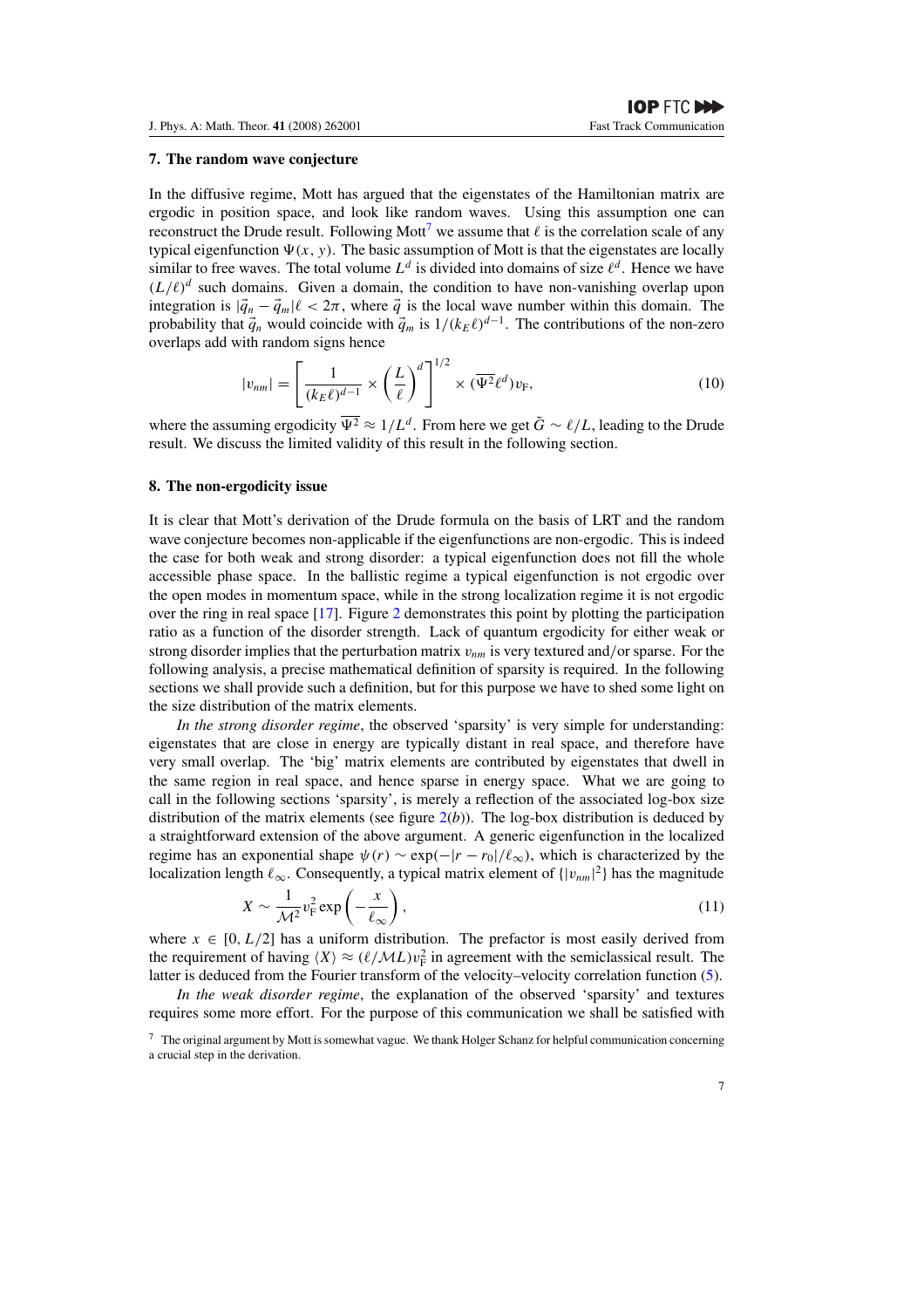a qualitative explanation: if the disorder *W* were zero, then the mode index (call it  $n_y$ ) would become a good quantum number. This means that states that are close in energy are not coupled (because they have different  $n_y$ ). Once *W* becomes non-zero (but still small) the mixing is described by Wigner Lorentzians (much the same as in the toy model of [9]). Then the ratio between small and large couplings is determined by the different degree of mixing of close versus far modes. Consequently, one observes a wide (but not stretched) distribution for the  $log(X)$  values (see figure  $2(b)$ ).

## **9. RMT modeling, beyond the Gaussian assumption**

It was the idea of Wigner [18] to model the perturbation matrix of a *complex* system as a (banded) random matrix. Later it has been conjectured by Bohigas [19] that similar modeling may apply to *chaotic* systems. For many purposes it is convenient to assume infinite bandwidth with elements that are taken from a Gaussian distribution, leading to the standard Gaussian Orthogonal or Unitary ensembles (GOE*/*GUE). But there are obviously physical circumstances in which it is essential to go beyond the Gaussian assumption, and to take into account the implications of having finite bandwidth and*/*or non-Gaussian distribution of elements [20] and*/*or sparsity [21] and*/*or texture.

It should be clear that the default assumption of having a Gaussian distribution of inband matrix elements is legitimate on practical grounds as long as the matrix elements have *comparable size in absolute value*. But if the eigenfunctions are non-ergodic this assumption becomes problematic, because the elements (in absolute value) might have a wide distribution over many decades in the log scale. In such a case different type of averages may differ by orders of magnitude.

In the following, we regard  $\{|v_{nm}|^2\}$  as a random matrix of non-negative numbers  $\{X\}$ . In general, it might be a banded matrix. If the standard Gaussian assumption applies, then the in-band elements of  ${X}$  are characterized by the Porter–Thomas distribution. But we are interested in physical circumstances in which many of the in-band elements are vanishingly small. We define this feature as 'sparsity'. In the following section we define *p* as the fraction of elements that are larger than the average. If we have  $p \ll 1$  then we say that the matrix is 'sparse'. We further discuss the definition of *p* in the following section.

## **10. Characterization of sparsity**

For an artificially generated sparse random matrix {*X*} of non-negative elements, one defines *p* as the fraction of non-zero elements. Such a definition assumes a bimodal distribution. But in general realistic circumstances we do not have a bimodal distribution. Rather for strong disorder we already had explained that the distribution of the matrix elements  $\{|v_{nm}|^2\}$  is logbox. Contemplating a bit on this issue one concludes that the physically generalized definition of the sparsity measure is  $p \equiv F(\langle X \rangle)$ , where  $F(X)$  is the probability to find a value larger than *X*. We regard a matrix as sparse if  $p \ll 1$ . Given that  $\ln(X)$  is uniformly distributed between  $ln(X_0)$  and  $ln(X_1)$  we define  $\tilde{p} \equiv (ln(X_1/X_0))^{-1}$ , and find assuming  $X_0 \ll X_1$  that  $p \approx -\tilde{p} \ln \tilde{p}$ , and  $\langle X \rangle \approx \tilde{p} X_1$ . Hence for log-box distribution  $\langle X \rangle \sim p X_1$ , as expected from the standard bimodal case.

In figure 3, we redo the calculation of the conductance with artificial matrices with the same sparsity, i.e. log-box distributed elements with the same *p*. We observe qualitative agreement for strong disorder. In the other extreme limit of weak disorder there is no agreement, because we have to use a different distribution for the matrix elements: it turns out that also in the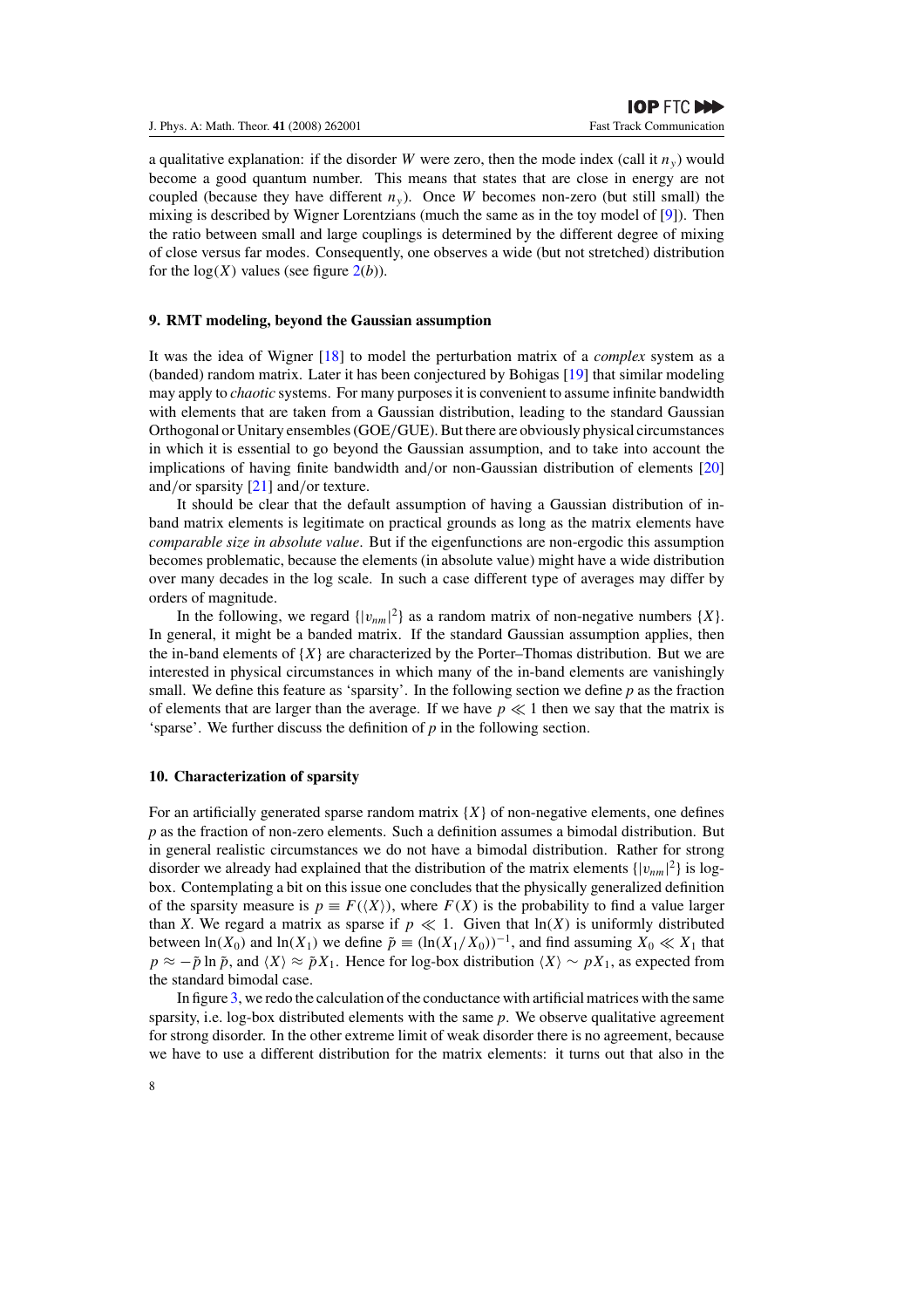ballistic regime  $log(X)$  has a wide distribution, but it is not stretched as in the case of a logbox distribution (see section 8). In practice, we can describe the *X* distribution of the matrix elements in the ballistic limit as log-normal8. Once we use the appropriate distribution we get a reasonable qualitative agreement. We emphasize that in both cases, of either weak or strong disorder, there is besides the algebraic average  $(X)$  only *one* additional fitting parameter that characterizes the distribution and hence determines the 'sparsity'. We could of course have generated RMT matrices using the actual distribution (figure 2), but then we would merely re-generate the *untextured* data points.

Given a hopping range  $|E_m - E_n| \leq \omega$  we can look for the typical matrix element  $\overline{X}$  for connected sequences of such transitions, which we find by solving the equation

$$
\left(\frac{\omega}{\Delta}\right) \mathcal{F}\left(\overline{X}\right) \sim 1. \tag{12}
$$

In particular, for strong disorder we get

$$
\overline{X} \approx v_{\rm F}^2 \exp\left(-\frac{\Delta_{\ell}}{\omega}\right),\tag{13}
$$

where  $\Delta_{\ell} = (L/\ell_{\infty})\Delta$  is the local level spacing between eigenstates that are localized in the same region. The same procedure can be applied also in the ballistic regime leading to a simpler variation of (13) where the dependence of  $\overline{X}$  on  $\omega$  predominantly reflects the band profile: it follows from the discussion after equation (6) that  $v_{nm}$  is a banded matrix, with a Lorentzian band profile whose width  $\sim v_F/\ell$  becomes narrower as the disorder is decreased.

# **11. Generalized Kubo formula**

The definition of the band profile reflects the variation of  $\langle X \rangle$  with  $\omega$ . In complete analogy, we define an effective band profile that reflects the variation of  $\overline{X}$  with  $\omega$ . Namely,

$$
\tilde{C}_{qm-LRT}(\omega) \equiv 2\pi \varrho_F \langle X \rangle, \tag{14}
$$

$$
\tilde{C}_{\text{qm-SLRT}}(\omega) \equiv 2\pi \varrho_{\text{F}} \overline{X}.\tag{15}
$$

The spectral function of equation (6) is a smeared version of the 'bare' spectral function: it is obtained by a convolution  $\tilde{C}_{qm-LRT}(\omega) \star \delta_{\Gamma}(\omega)$ . Consequently, we get

$$
G = \frac{1}{2} \left(\frac{e}{L}\right)^2 \varrho_{\rm F} \int \tilde{C}_{\rm qm}(\omega) \delta_{\Gamma}(\omega) \, \mathrm{d}\omega,\tag{16}
$$

where the appropriate LRT*/*SLRT spectral function should be used. This way of writing allows us to obtain an approximation for the mesoscopic conductance using a Kubo-like calculation: it is just re-writing of the Kubo formula in the LRT case, while being a generalized VRH approximation in the SLRT case.

For strong disorder the above generalized VRH approximation gives an integral over  $\exp(-|\omega|/\omega_c) \exp(-\Delta_{\ell}/|\omega|)$ , which is a product of two competing factors: the first has to do with the noise*/*temperature and the second has to do with the couplings. This integral is handled using the usual VRH phenomenology: the result is determined by the maximum of its integrand, which requires to optimize the range  $\omega$  of the transition. In the weak disorder regime the VRH integral is not the same as in the strong disorder case, because a log-normal

<sup>8</sup> The default fitting of the log*(X)* distribution to a *Gaussian* line shape is merely a practical issue. The 'RMT ideology' is to see whether a 'minimum information' ensemble of random matrices can be used in order to derive reasonable estimates. If we want to further improve our estimates in the ballistic regime it is essential to take into account the texture and not only the deviation from log-normal distribution (see section 6).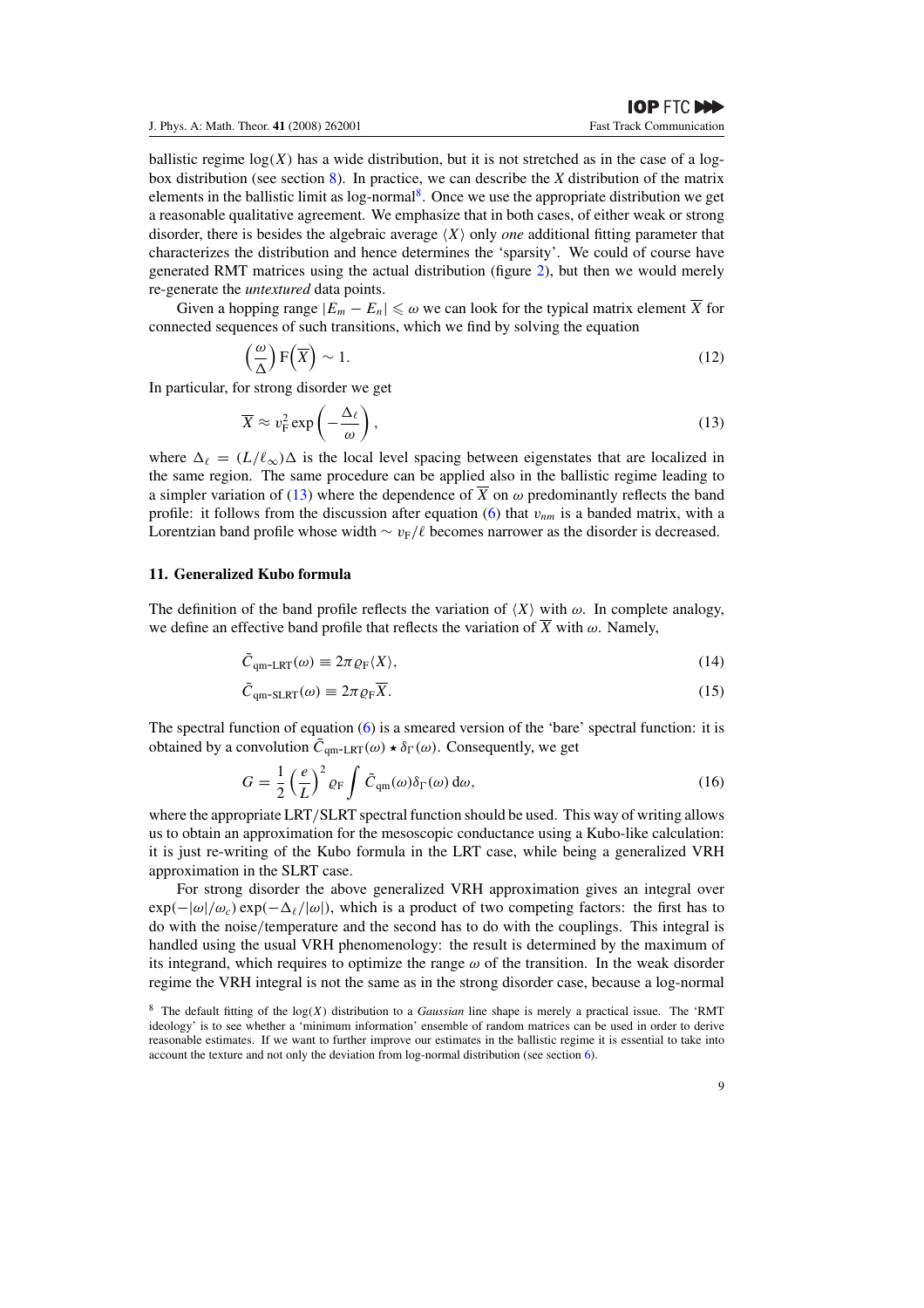rather than log-box distribution is involved. We have verified that the generalized VRH integral gives a qualitatively reasonable approximation to the actual resistor network calculation in both cases. In any case one should keep in mind the well-known reservations that apply to such 'mean field' approach [14, 15].

# **12. Summary**

Within SLRT it is assumed that the transitions between levels are given by the Fermi-goldenrule (FGR), but a resistor network analogy is used in order to calculate the energy absorption rate. The calculation generalizes the variable range hopping picture and treats on equal footing the weak and strong disorder regimes. The essential physics is captured by RMT, provided the perturbation matrix is regarded as a member of the appropriate Gaussian*/*log-normal*/*log-box ensemble.

The prevailing results in the literature regarding the conductance of small closed metallic rings (for a review, see [4]) concern mainly the diffusive regime, where in leading order the conductance is given by the Drude formula, and SLRT does not differ much from LRT. In the present communication, multi-mode rings in the non-diffusive regime are considered seriously for the first time. Then it become essential to define the precise assumptions regarding the environment and the driving. It is important to realize that both LRT and SLRT assume Markovian FGR transitions. This is a very realistic assumption that can be justified rigorously if one assumes noisy driving (as in our exposition) or else it is implied by having a noisy environment<sup>9</sup>. Accordingly, it should be clear that LRT and SLRT both share the same small parameter as in the FGR picture, which is the ratio between the rate of the driven transitions and the smallest relevant energy scale that characterizes the band profile (bandwidth*/*sparsity*/*texture).

There is only one assumption that distinguishes the SLRT (mesoscopic) circumstances from LRT (Kubo) circumstances. This is related to the implicit role of the environmentally induced relaxation process in the determination of the steady state of the system. Within SLRT one assumes that the FGR rate of the driven transitions  $(w_{FGR} \propto \varepsilon^2 g_{nm})$  is larger compared with the relaxation rate  $(\gamma_{\text{rx}})$ . The inelastic relaxation effect can be incorporated into the SLRT framework by considering a non-symmetric g*nm* as implied (say) by detailed balance considerations. If the relaxation is the predominant effect  $(w_{FGR} < \gamma)$ , then we are back in the LRT regime [23] where the Kubo–Drude result applies [9].

One can wonder what happens if the FGR assumption of LRT*/*SLRT breaks down. Not much is known [24]. Reference [25] has attempted to go beyond the FGR approximation using the Keldish formalism, and has recovered a Markovian picture that leads to a Kubo-like result for the conductance. If the Keldish Markovian picture could be established beyond the diffusive regime [26], it would be possible to extend SLRT into the nonlinear regime.

# **Acknowledgment**

This research was supported by a grant from the USA–Israel Binational Science Foundation (BSF).

<sup>&</sup>lt;sup>9</sup> The possibility to witness dynamical localization-related corrections [22] that go beyond the FGR picture requires strictly coherent microscopic-like circumstances, such that the dephasing time is much longer compared with the *Heisenberg time*, and the low-frequency driving is required to be strictly periodic over those extremely long periods. Such conditions are possibly not easy to achieve in realistic experimental circumstances once multi-mode rings are concerned.